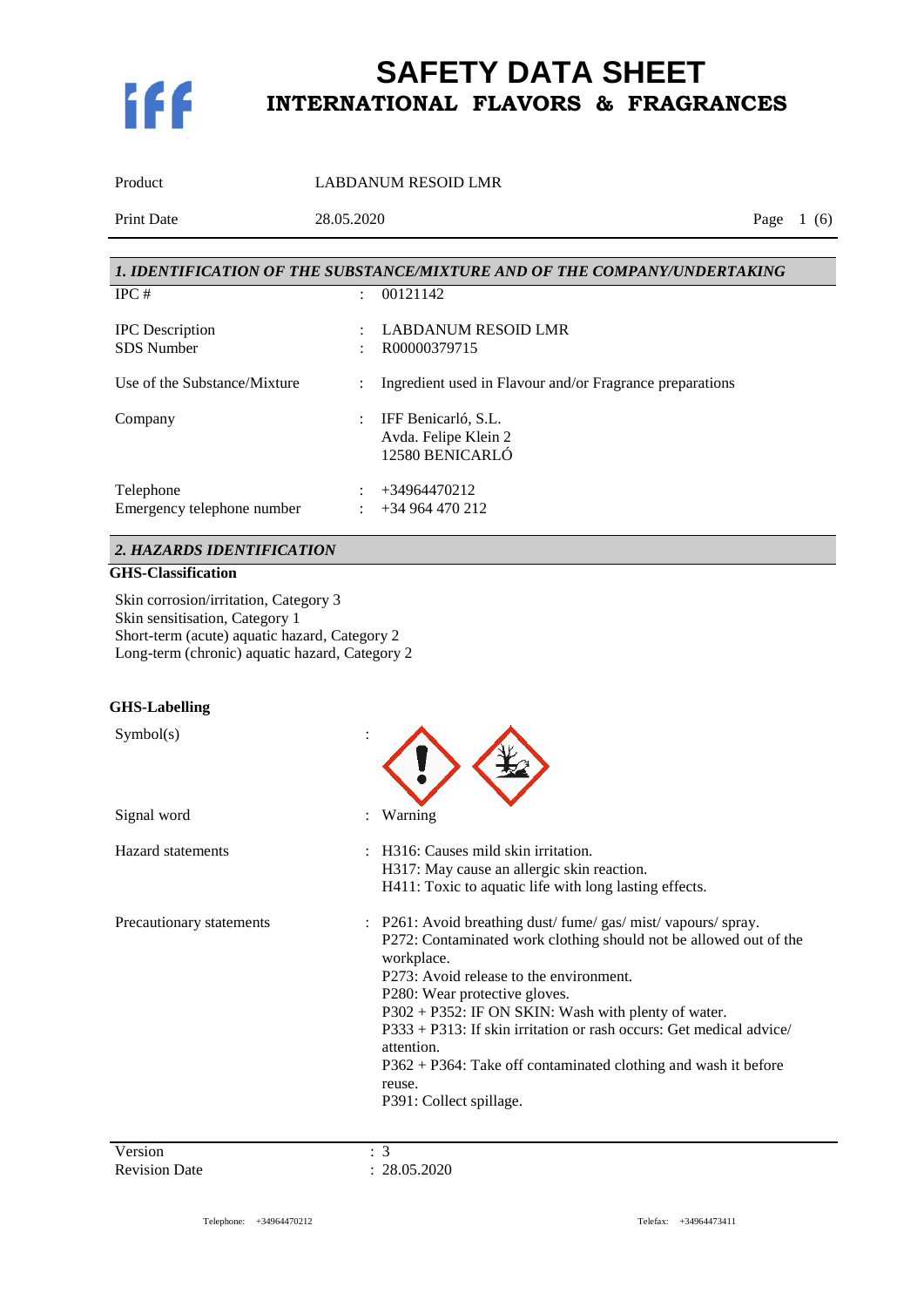

| Product                                                                                 | <b>LABDANUM RESOID LMR</b>                                                                                                                                                                                                                                                                                                                            |
|-----------------------------------------------------------------------------------------|-------------------------------------------------------------------------------------------------------------------------------------------------------------------------------------------------------------------------------------------------------------------------------------------------------------------------------------------------------|
| Print Date                                                                              | 28.05.2020<br>Page $2(6)$                                                                                                                                                                                                                                                                                                                             |
|                                                                                         | P501: Dispose of contents/ container to an approved waste disposal<br>plant.                                                                                                                                                                                                                                                                          |
| 3. COMPOSITION/INFORMATION ON INGREDIENTS                                               |                                                                                                                                                                                                                                                                                                                                                       |
| Chemical characterization<br>Molecular formula<br>Molecular weight<br>CAS-No.<br>EC-No. | : essential oil<br><b>UVCB</b><br>$172.00$ g/mol<br>89997-74-0, 8016-26-0<br>946-922-5                                                                                                                                                                                                                                                                |
| <b>4. FIRST AID MEASURES</b>                                                            |                                                                                                                                                                                                                                                                                                                                                       |
| Inhalation                                                                              | : Remove from exposure site to fresh air and keep at rest. If victim is<br>unconscious, remove foreign bodies from the mouth. If victim has<br>stopped breathing, give artificial respiration. Obtain medical advice.                                                                                                                                 |
| Skin contact                                                                            | : Remove contaminated clothes. Wash thoroughly with water (and<br>soap). Contact physician if symptoms persist.                                                                                                                                                                                                                                       |
| Eye contact                                                                             | : Flush immediately with water for at least 15 minutes. Contact<br>physician if symptoms persist.                                                                                                                                                                                                                                                     |
| Ingestion                                                                               | Rinse mouth with water and obtain medical advice.                                                                                                                                                                                                                                                                                                     |
| <b>5. FIREFIGHTING MEASURES</b>                                                         |                                                                                                                                                                                                                                                                                                                                                       |
| Suitable extinguishing media                                                            | : Carbondioxide, dry chemical, foam.                                                                                                                                                                                                                                                                                                                  |
| <b>6. ACCIDENTAL RELEASE MEASURES</b>                                                   |                                                                                                                                                                                                                                                                                                                                                       |
| Personal precautions                                                                    | : Avoid inhalation and contact with skin and eyes. A self-contained<br>breathing apparatus is recommended in case of a major spill.                                                                                                                                                                                                                   |
| <b>Environmental precautions</b>                                                        | Keep away from drains, surface- and groundwater and soil.                                                                                                                                                                                                                                                                                             |
| Methods for cleaning up                                                                 | Clean up spillage promptly. Remove ignition sources. Provide<br>adequate ventilation or exhaust. Avoid excessive inhalation of dust<br>and vapours. Contain and recover free product. Dispose of according<br>to the local regulations.                                                                                                               |
| 7. HANDLING AND STORAGE                                                                 |                                                                                                                                                                                                                                                                                                                                                       |
| <b>Handling</b>                                                                         |                                                                                                                                                                                                                                                                                                                                                       |
| Advice on safe handling                                                                 | : Avoid excessive inhalation of concentrated vapors. Follow good<br>manufacturing practices for housekeeping and personal hygiene.<br>Wash any exposed skin immediately after any chemical contact,<br>before breaks and meals, and at the end of each work period.<br>Contaminated clothing and shoes should be thoroughly cleaned<br>before re-use. |
|                                                                                         |                                                                                                                                                                                                                                                                                                                                                       |

Version <br>
Revision Date : 28.05.2020 Revision Date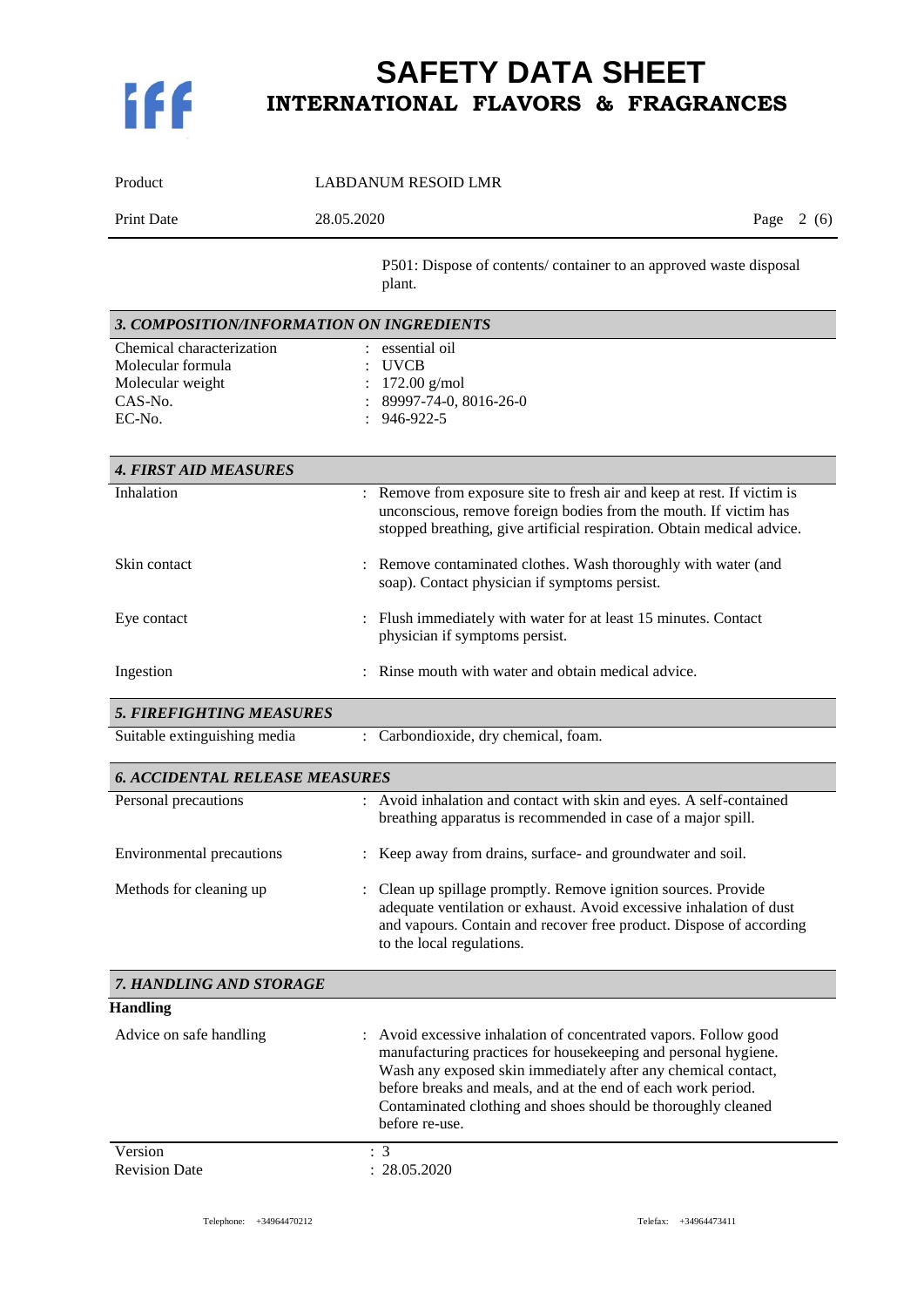

| Product                                            | <b>LABDANUM RESOID LMR</b>                                                                                                                                                                                                                                                                                                                                                                                                                                                                                                                       |      |       |
|----------------------------------------------------|--------------------------------------------------------------------------------------------------------------------------------------------------------------------------------------------------------------------------------------------------------------------------------------------------------------------------------------------------------------------------------------------------------------------------------------------------------------------------------------------------------------------------------------------------|------|-------|
| <b>Print Date</b>                                  | 28.05.2020                                                                                                                                                                                                                                                                                                                                                                                                                                                                                                                                       | Page | 3 (6) |
|                                                    | If appropriate, procedures used during the handling of this material<br>should also be used when cleaning equipment or removing residual<br>chemicals from tanks or other containers, especially when steam or<br>hot water is used, as this may increase vapor concentrations in the<br>workplace air. Where chemicals are openly handled, access should<br>be restricted to properly trained employees.<br>Keep all heated processes at the lowest necessary temperature in<br>order to minimize emissions of volatile chemicals into the air. |      |       |
| Advice on protection against fire and<br>explosion | : Keep away from ignition sources and naked flame.                                                                                                                                                                                                                                                                                                                                                                                                                                                                                               |      |       |
| <b>Storage</b>                                     |                                                                                                                                                                                                                                                                                                                                                                                                                                                                                                                                                  |      |       |
| Requirements for storage areas and<br>containers   | : Store in a cool, dry, ventilated area away from heat sources. Keep<br>containers upright and tightly closed when not in use.                                                                                                                                                                                                                                                                                                                                                                                                                   |      |       |

#### *8. EXPOSURE CONTROLS/PERSONAL PROTECTION*

Verify if the substances declared in section 3 have relevant national exposure limits.

#### **Personal protective equipment**

| Respiratory protection          | Use local exhaust ventilation around open tanks and other open<br>sources of potential exposures in order to avoid excessive inhalation,<br>including places where this material is openly weighed or measured.<br>In addition, use general dilution ventilation of the work area to<br>eliminate or reduce possible worker exposures.<br>No respiratory protection is required during normal operations in a<br>workplace where engineering controls such as adequate ventilation,<br>etc. are sufficient.<br>If engineering controls and safe work practices are not sufficient, an<br>approved, properly fitted respirator with organic vapor cartridges or<br>canisters and particulate filters should be used:<br>a) while engineering controls and appropriate safe work practices<br>and/or procedures are being implemented; or<br>b) during short term maintenance procedures when engineering<br>controls are not in normal operation or are not sufficient; or<br>c) if normal operational workplace vapor concentration in the air is<br>increased due to heat;<br>d) during emergencies; or<br>e) if engineering controls and operational practices are not sufficient<br>to reduce airborne concentrations below an established occupational<br>exposure limit. |
|---------------------------------|-------------------------------------------------------------------------------------------------------------------------------------------------------------------------------------------------------------------------------------------------------------------------------------------------------------------------------------------------------------------------------------------------------------------------------------------------------------------------------------------------------------------------------------------------------------------------------------------------------------------------------------------------------------------------------------------------------------------------------------------------------------------------------------------------------------------------------------------------------------------------------------------------------------------------------------------------------------------------------------------------------------------------------------------------------------------------------------------------------------------------------------------------------------------------------------------------------------------------------------------------------------------------------|
| Hygiene measures                | : To the extent deemed appropriate, implement pre-placement and<br>regularly scheduled ascertainment of symptoms and spirometry                                                                                                                                                                                                                                                                                                                                                                                                                                                                                                                                                                                                                                                                                                                                                                                                                                                                                                                                                                                                                                                                                                                                               |
| Version<br><b>Revision Date</b> | $\cdot$ 3<br>: 28.05.2020                                                                                                                                                                                                                                                                                                                                                                                                                                                                                                                                                                                                                                                                                                                                                                                                                                                                                                                                                                                                                                                                                                                                                                                                                                                     |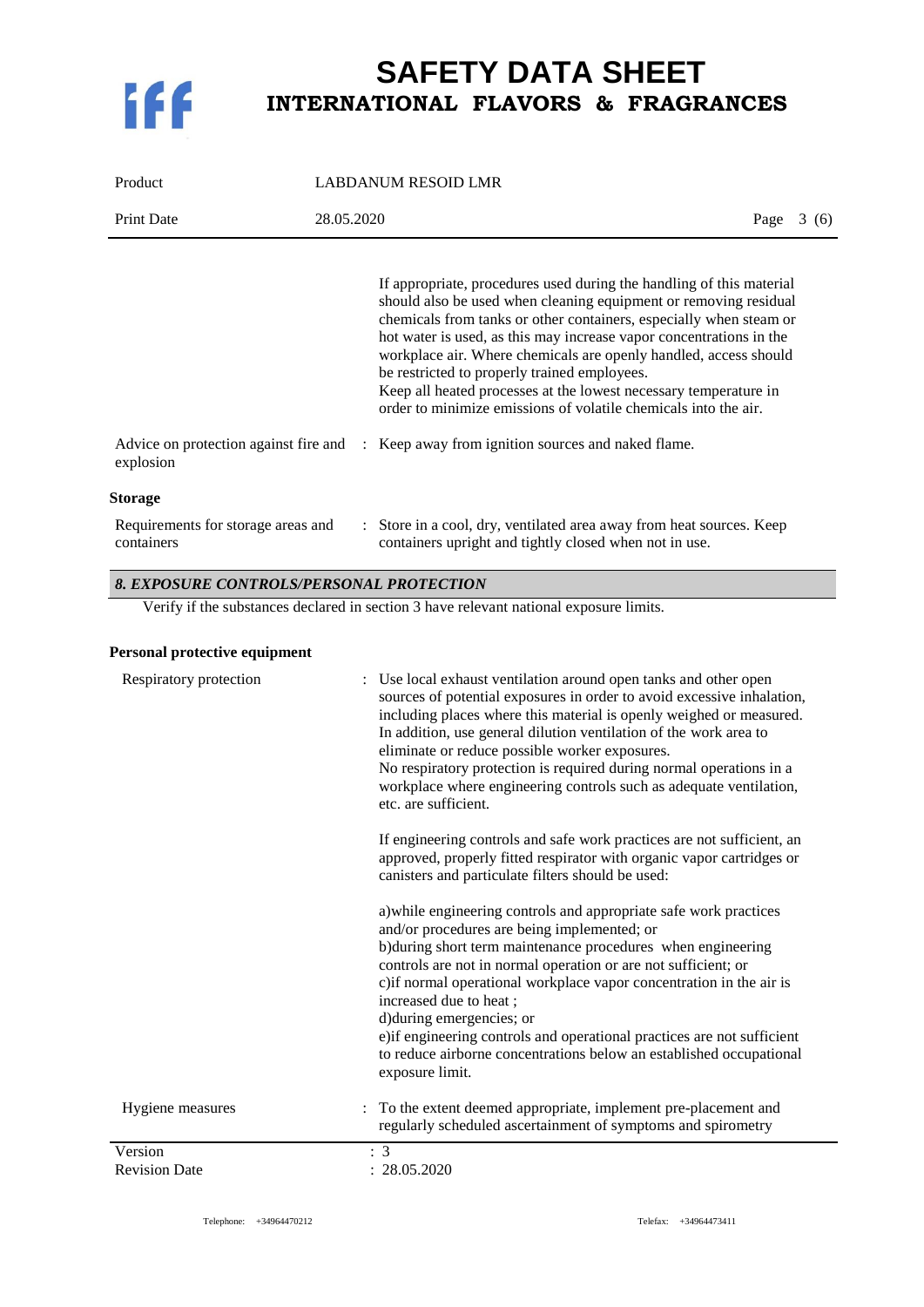

| Product             | <b>LABDANUM RESOID LMR</b>                                                                                                                                                                                                                                                                                                                                                                                                                                                                                                                                                                                                                                                                                                                                                                                                                                                                                                                                                                                           |  |
|---------------------|----------------------------------------------------------------------------------------------------------------------------------------------------------------------------------------------------------------------------------------------------------------------------------------------------------------------------------------------------------------------------------------------------------------------------------------------------------------------------------------------------------------------------------------------------------------------------------------------------------------------------------------------------------------------------------------------------------------------------------------------------------------------------------------------------------------------------------------------------------------------------------------------------------------------------------------------------------------------------------------------------------------------|--|
| <b>Print Date</b>   | 28.05.2020<br>Page $4(6)$                                                                                                                                                                                                                                                                                                                                                                                                                                                                                                                                                                                                                                                                                                                                                                                                                                                                                                                                                                                            |  |
|                     | testing of lung function for workers who are regularly exposed to<br>this material.<br>To the extent deemed appropriate, use an experienced air sampling<br>expert to identify and measure volatile chemicals that could be<br>present in the workplace air to determine potential exposures and to<br>ensure the continuing effectiveness of engineering controls and<br>operational practices to minimize exposure.                                                                                                                                                                                                                                                                                                                                                                                                                                                                                                                                                                                                |  |
| Protective measures | : In December 2003, the National Institute for Occupational Safety<br>and Health ("NIOSH") published an Alert on preventing lung<br>disease in workers who use or make flavorings [NIOSH Publication<br>Number 2004-110].<br>In August 2004, the United States Flavor and Extract Manufacturers<br>Association (FEMA) issued a report entitled "Respiratory Safety in<br>the Flavor Manufacturing Workplace".<br>Both of these reports provide recommendations for reducing<br>employee exposure and for medical surveillance in the workplace.<br>The recommendations in these reports are generally applicable to the<br>use of any chemical in the workplace and you are strongly urged to<br>review both of these reports.<br>The report published by FEMA also contains a list of "high priority"<br>chemicals. If any of these chemicals are present in this product at a<br>concentration $> = 1.0\%$ due to an intentional addition by IFF, the<br>chemical(s) will be identified in this safety data sheet. |  |

| 9. PHYSICAL AND CHEMICAL PROPERTIES |                                                                                                                                                  |
|-------------------------------------|--------------------------------------------------------------------------------------------------------------------------------------------------|
| <b>Appearance</b>                   |                                                                                                                                                  |
| Physical state<br>Colour            | solid<br>brown                                                                                                                                   |
| Odour                               | conforms to standard                                                                                                                             |
| Safety data                         |                                                                                                                                                  |
| Flash point                         | 100 °C                                                                                                                                           |
| Vapour pressure                     | Note: Not applicable                                                                                                                             |
| <b>10. STABILITY AND REACTIVITY</b> |                                                                                                                                                  |
| Conditions to avoid                 | : Remarks: Direct sources of heat.                                                                                                               |
| Hazardous decomposition products    | : Note: Carbon monoxide and unidentified organic compounds may<br>be formed during combustion.                                                   |
| Hazardous reactions                 | : Presents no significant reactivity hazard, by itself or in contact with<br>water. Avoid contact with strong acids, alkali or oxidizing agents. |
| Version                             | : 3                                                                                                                                              |
| <b>Revision Date</b>                | : 28.05.2020                                                                                                                                     |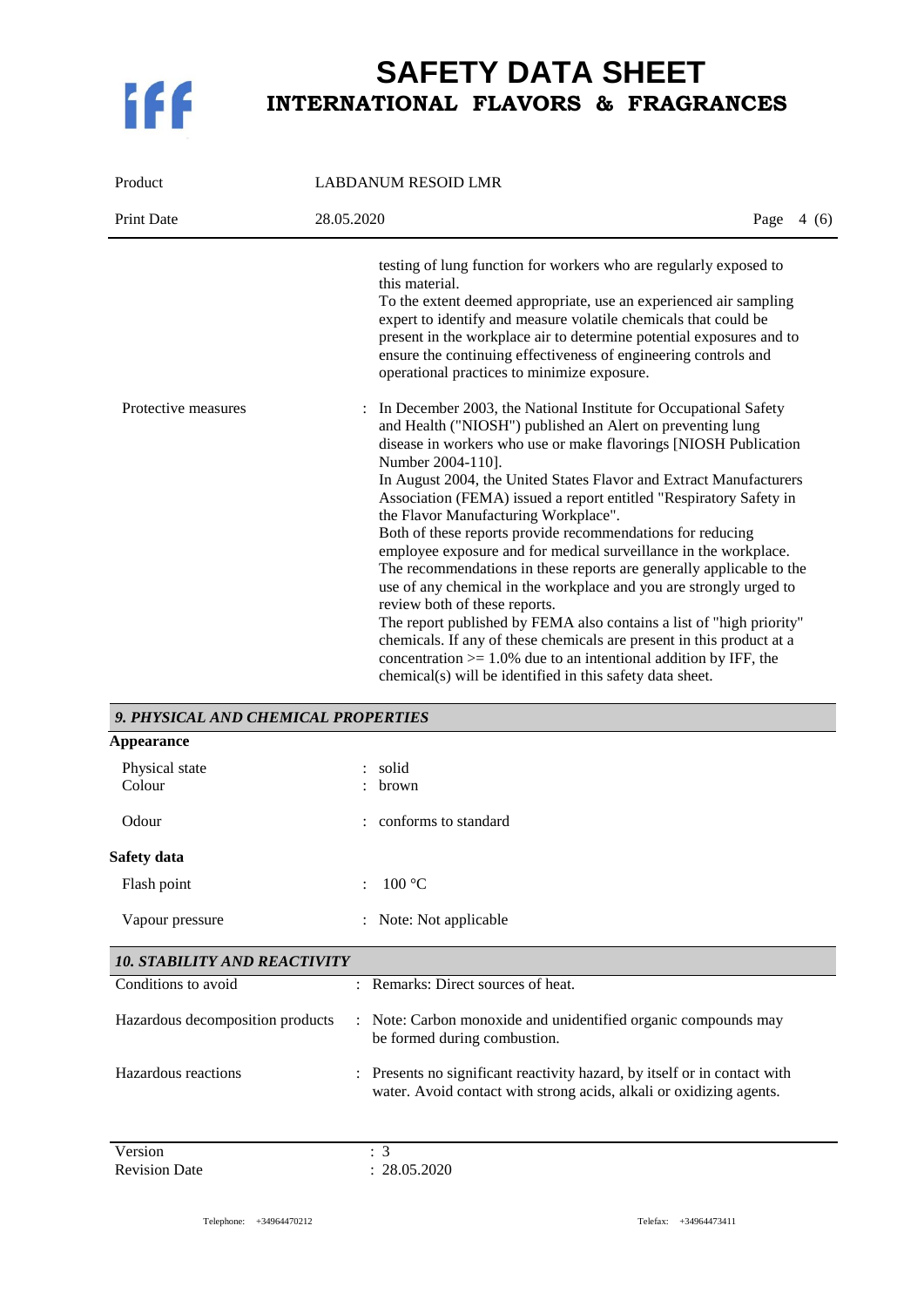

| Product                            |                      | <b>LABDANUM RESOID LMR</b>                                                                                       |             |
|------------------------------------|----------------------|------------------------------------------------------------------------------------------------------------------|-------------|
| Print Date                         | 28.05.2020           |                                                                                                                  | Page $5(6)$ |
|                                    |                      |                                                                                                                  |             |
| 11. TOXICOLOGICAL INFORMATION      |                      |                                                                                                                  |             |
| Acute oral toxicity                | $\ddot{\phantom{a}}$ | $LD50 (Rat) = 8,980 mg/kg$                                                                                       |             |
| 12. ECOLOGICAL INFORMATION         |                      |                                                                                                                  |             |
| <b>Ecotoxicity effects</b>         |                      |                                                                                                                  |             |
| <b>13. DISPOSAL CONSIDERATIONS</b> |                      |                                                                                                                  |             |
| Product                            | $\ddot{\cdot}$       | Disposal together with normal waste is not allowed. Special disposal<br>required according to local regulations. |             |
| Contaminated packaging             |                      | Empty containers should be taken to an approved waste handling site<br>for recycling or disposal.                |             |
| <b>14. TRANSPORT INFORMATION</b>   |                      |                                                                                                                  |             |
| <b>TATA</b>                        |                      |                                                                                                                  |             |
| UN number                          |                      | 3077                                                                                                             |             |
| Description of the goods           |                      | ENVIRONMENTALLY HAZARDOUS SUBSTANCE, SOLID, N.O.S.<br>(ALPHA-PINENE)                                             |             |
| Labels                             |                      | 9                                                                                                                |             |
| Packing group                      |                      | III                                                                                                              |             |
| <b>IMDG</b>                        |                      |                                                                                                                  |             |
| UN number                          |                      | 3077                                                                                                             |             |
| Description of the goods           |                      | ENVIRONMENTALLY HAZARDOUS SUBSTANCE, SOLID, N.O.S.<br>(ALPHA-PINENE)                                             |             |
| Labels                             |                      | 9                                                                                                                |             |
| Packing group                      |                      | III                                                                                                              |             |
| Marine pollutant                   |                      | yes (ALPHA-PINENE)                                                                                               |             |
| <b>15. REGULATORY INFORMATION</b>  |                      |                                                                                                                  |             |
|                                    |                      |                                                                                                                  |             |
| <b>HMIS</b> Classification         |                      | : Health hazard: 1                                                                                               |             |

Flammability: 2 Physical and chemical hazards: 0

#### *16. OTHER INFORMATION*

### **Further information**

The information in this safety data sheet is based on the properties of the material known to IFF at the time the data sheet was issued. The safety data sheet is intended to provide information for a health and safety assessment of the material and the circumstances under which it is packaged, stored or applied in the workplace. For such a

Version : 3<br>
Revision Date : 28.05.2020 Revision Date